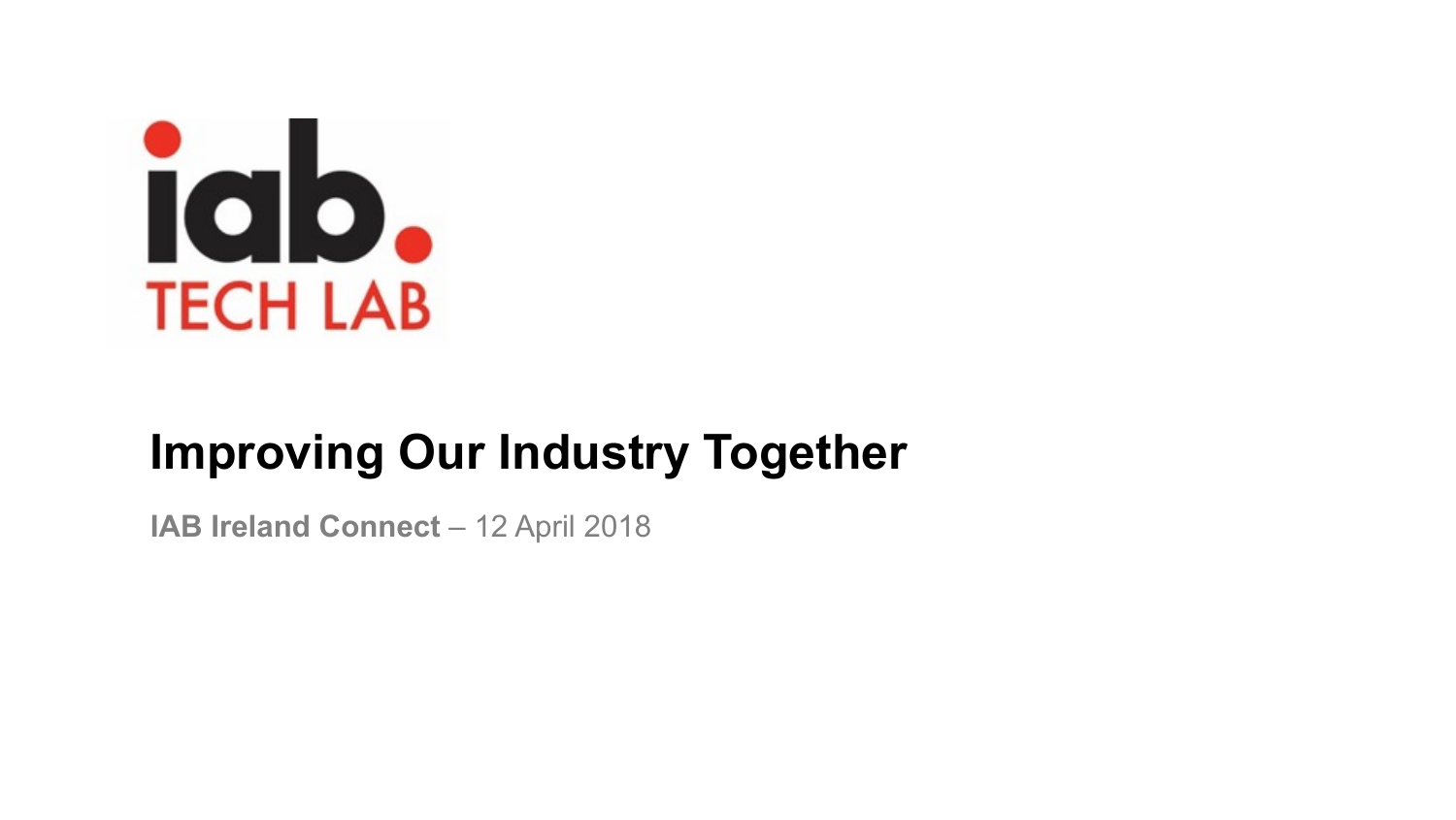# **Why We're Here: Digital Advertising Growth**

- **Digital spend has grown** *incredibly quickly.*
- **Digital is now the**  *largest media channel.*
- **The industry developed**  *"organically" and opportunistically.*
- **It's time to make**  *conscious improvements…*



Source: IAB/PwC Internet Ad Revenue Estimate, Q1 2017

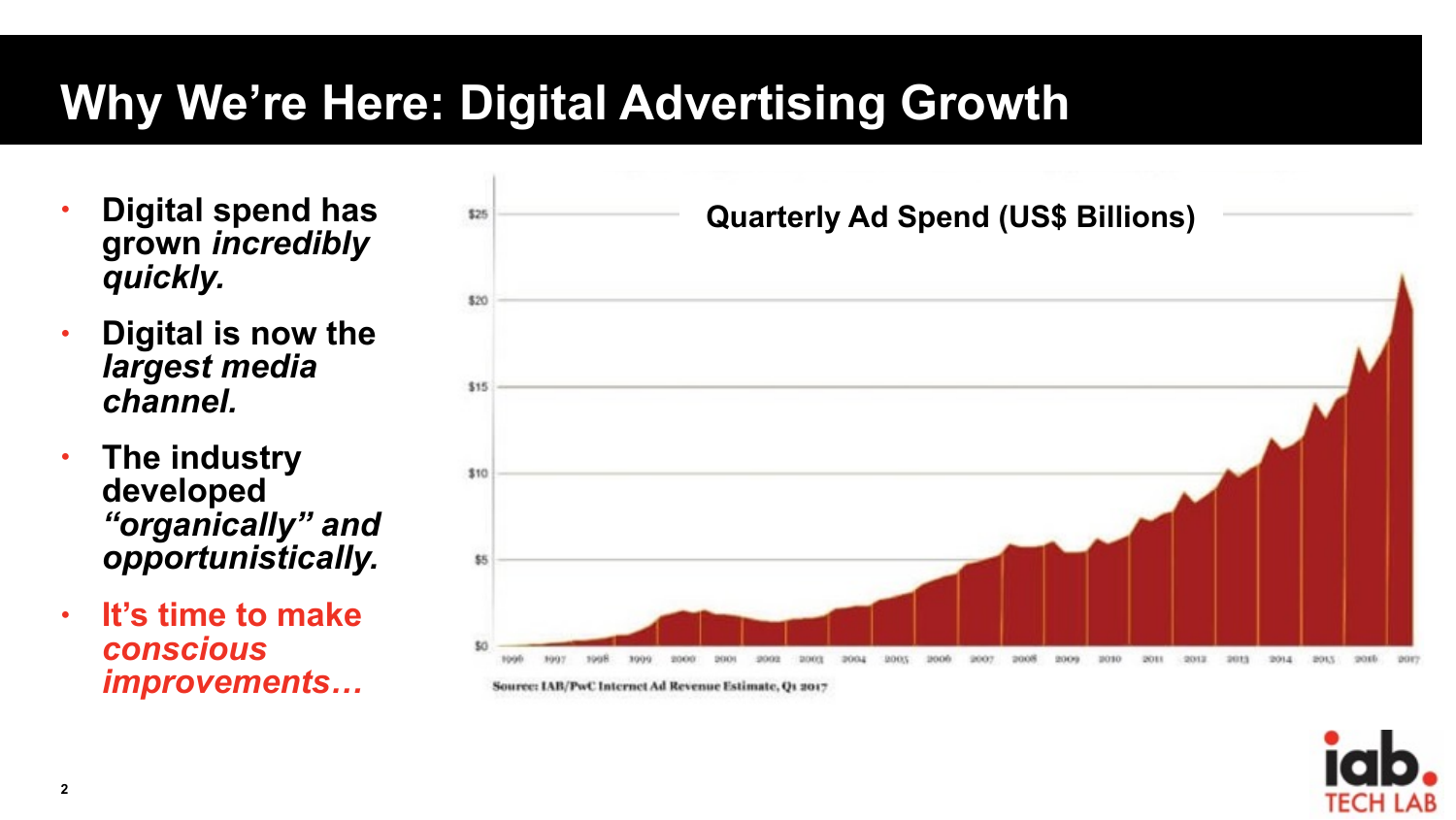# **The Many "Opportunities" We Face**



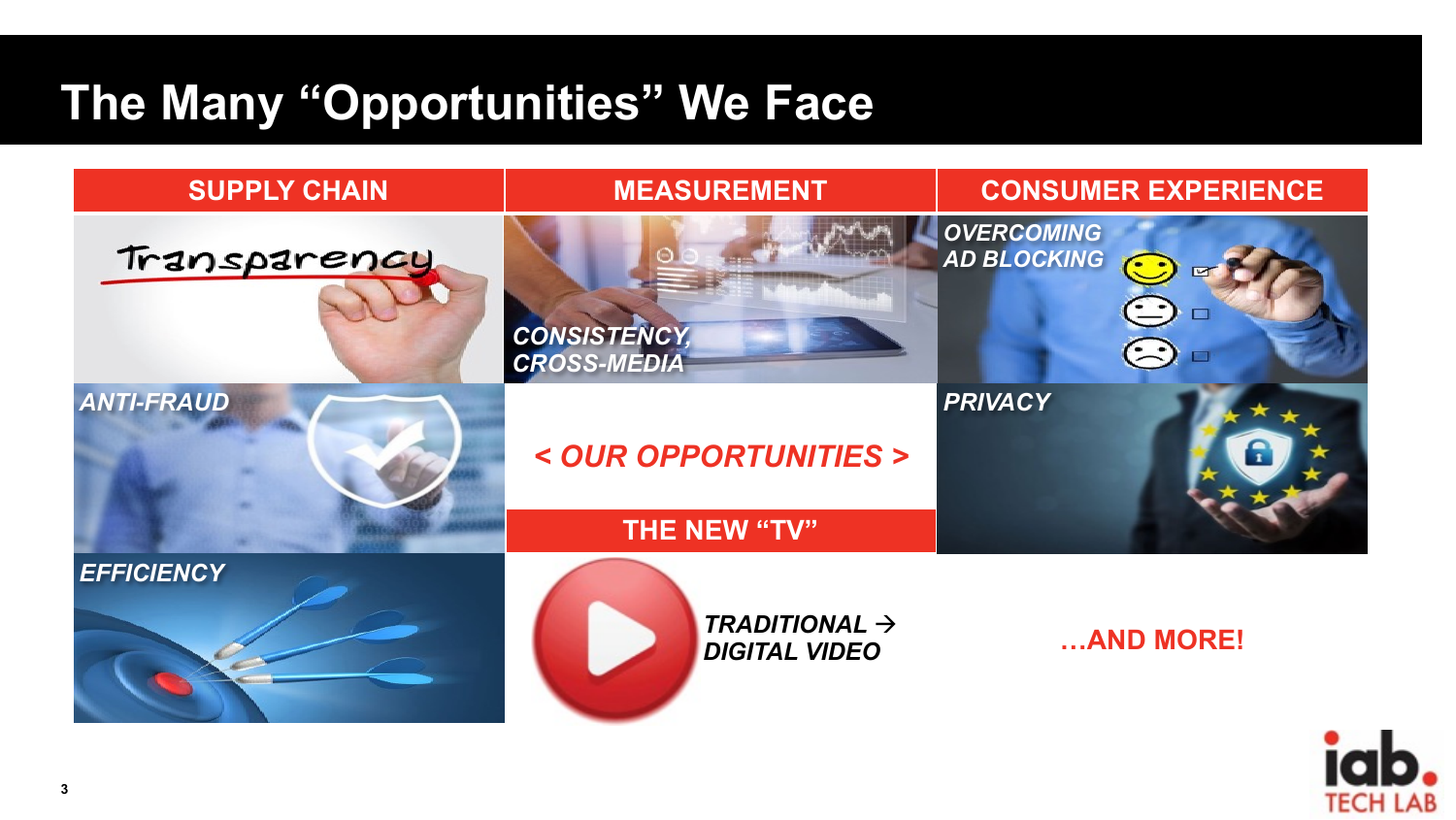**Mission: The IAB Technology Laboratory ("Tech Lab") is a non-profit research and development consortium that produces and provides technical standards, software, and services to drive growth of an** *effective and sustainable global* **digital media ecosystem***.* 

**Board of Directors –** *from sell-side to buy-side:*



**Partners: IAB (US) & licensees, Ad-ID, CBA, DAA, MRC, TAG, W3C, & more**

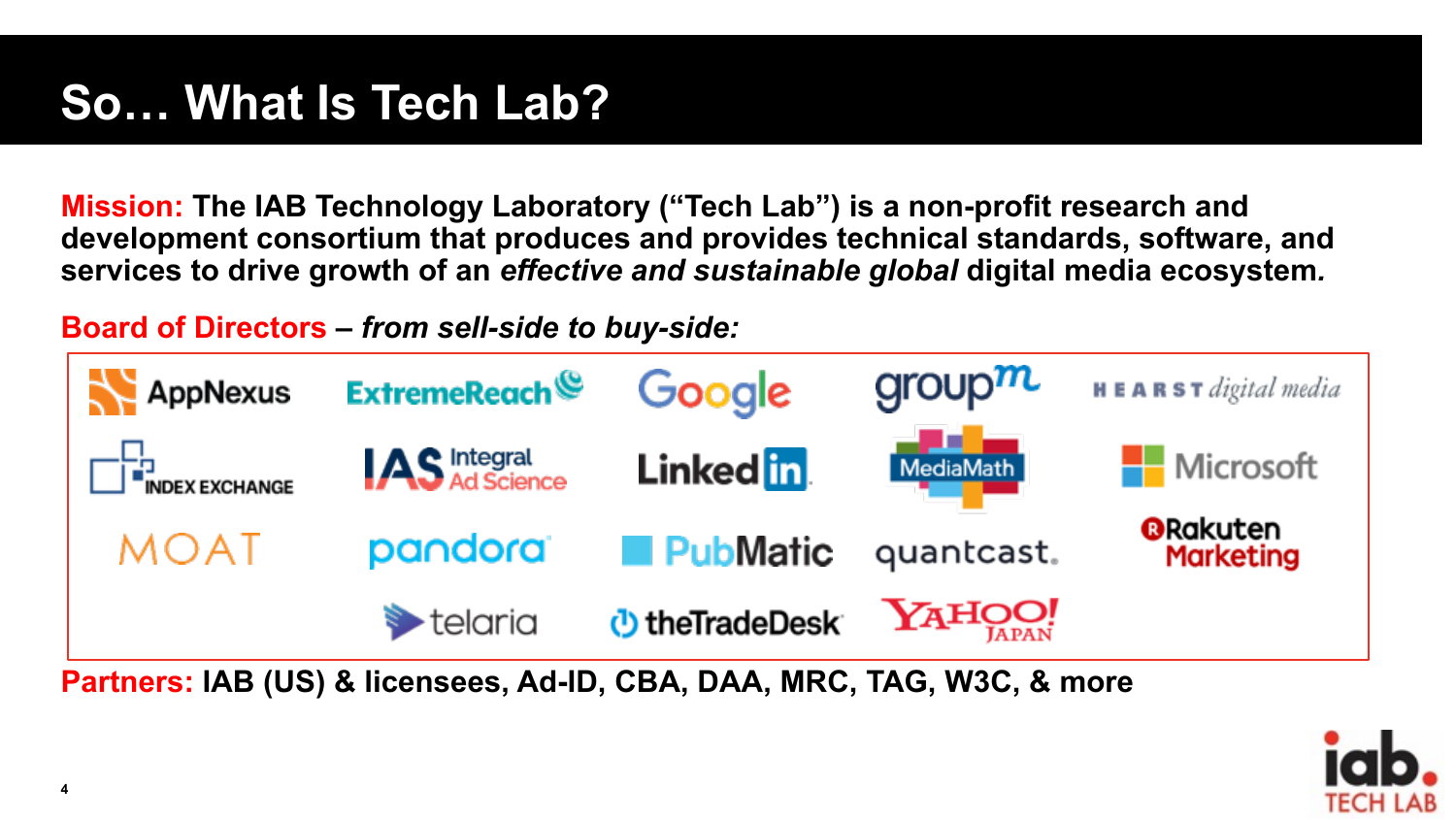# **Why & How Can We Help? – Strategies & Offerings**

*We enable brand & media growth via:* 

- **A transparent, safe, effective supply chain**
- **Simpler & more consistent measurement**
- **Better advertising/marketing consumer experiences**

**...with a focus on enabling "TV" & mobile channels** 

| <b>BRAND &amp; MEDIA GROWTH</b> |                    |                                       |  |  |  |
|---------------------------------|--------------------|---------------------------------------|--|--|--|
| <b>SUPPLY CHAIN</b>             | <b>MEASUREMENT</b> | <b>CONSUMER</b><br><b>EXPERIENCES</b> |  |  |  |
| "TV" / MOBILE CHANNELS          |                    |                                       |  |  |  |



*We do this by developing & providing:* 

- **Standards: Specs, Protocols, Technical Guidelines**
- **Software: Tools, Code (to support Standards)**
- **Services: Compliance (for Standards) & Events**

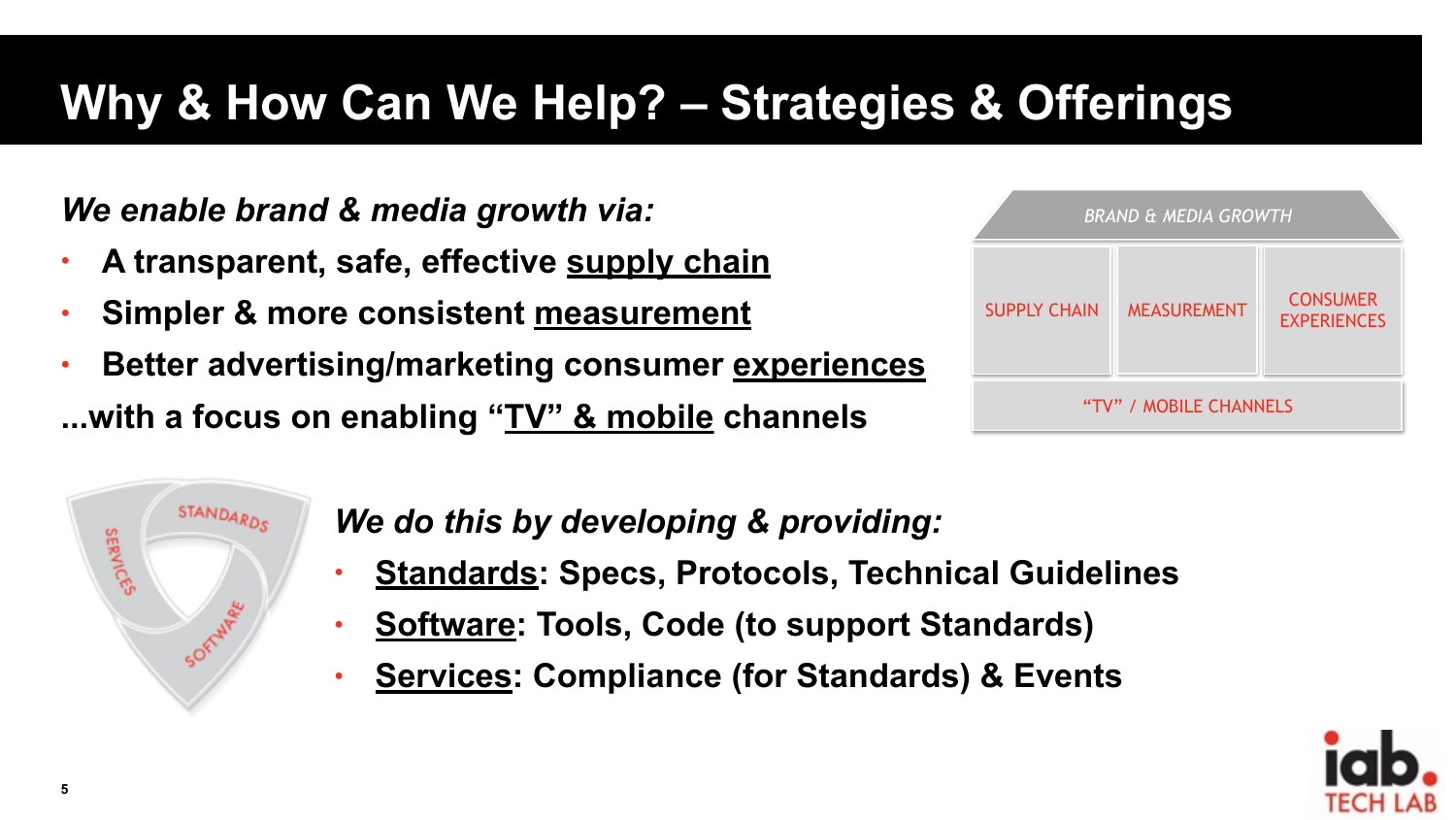# **What, Exactly, Do We Do? – Key Initiatives/Products**

| <b>Initiative/Product</b>                                       | <b>Supply Chain</b> | <b>Measurement</b>        | <b>Experiences</b>         | "TV" / Mobile |
|-----------------------------------------------------------------|---------------------|---------------------------|----------------------------|---------------|
| <b>ads.txt</b> (incl. aggregator)                               | $\checkmark$        |                           |                            |               |
| <b>TAG Engagement</b> (ID, Anti-fraud)                          | $\checkmark$        |                           |                            |               |
| OpenMedia - OpenRTB, Ad Mgmt. API, ads.cert                     |                     |                           | $\checkmark$<br>(Ad Mgmt)  |               |
| <b>Identity - Standards/Services Exploration</b>                |                     | $\sqrt{ }$                |                            |               |
| Data - Taxonomy, Transparency Standards, API                    |                     |                           |                            |               |
| <b>Blockchain - Education, Pilots, Standards</b>                |                     | $\overline{?}$            | $\overline{?}$             | $\mathcal{P}$ |
| <b>Mobile - MRAID</b>                                           |                     |                           | $\sqrt{}$                  |               |
| Video – VAST, "VPAID", VMAP, OTT IFA                            |                     | $\sqrt{ }$<br>(VAST, IFA) | (VPAID, IFA)<br>$\sqrt{ }$ |               |
| TV - Evolving ATSC Std., File Formats, Metadata                 |                     |                           |                            |               |
| <b>Open Measurement SDK/API</b>                                 |                     | $\checkmark$              |                            | $\checkmark$  |
| <b>3MS Measurement Standards Engagement</b>                     |                     | $\checkmark$              |                            | $\checkmark$  |
| <b>LEAN Seal</b> (incl. Better Ads Standards, New Ad Portfolio) |                     |                           | $\sqrt{ }$                 |               |
| <b>Dynamic Content Ads &amp; Native Schemas</b>                 |                     |                           | $\checkmark$               |               |
| <b>Compliance Programs</b>                                      |                     |                           |                            |               |



**NEW GDPR Transparency & Consent Framework with IAB Europe**

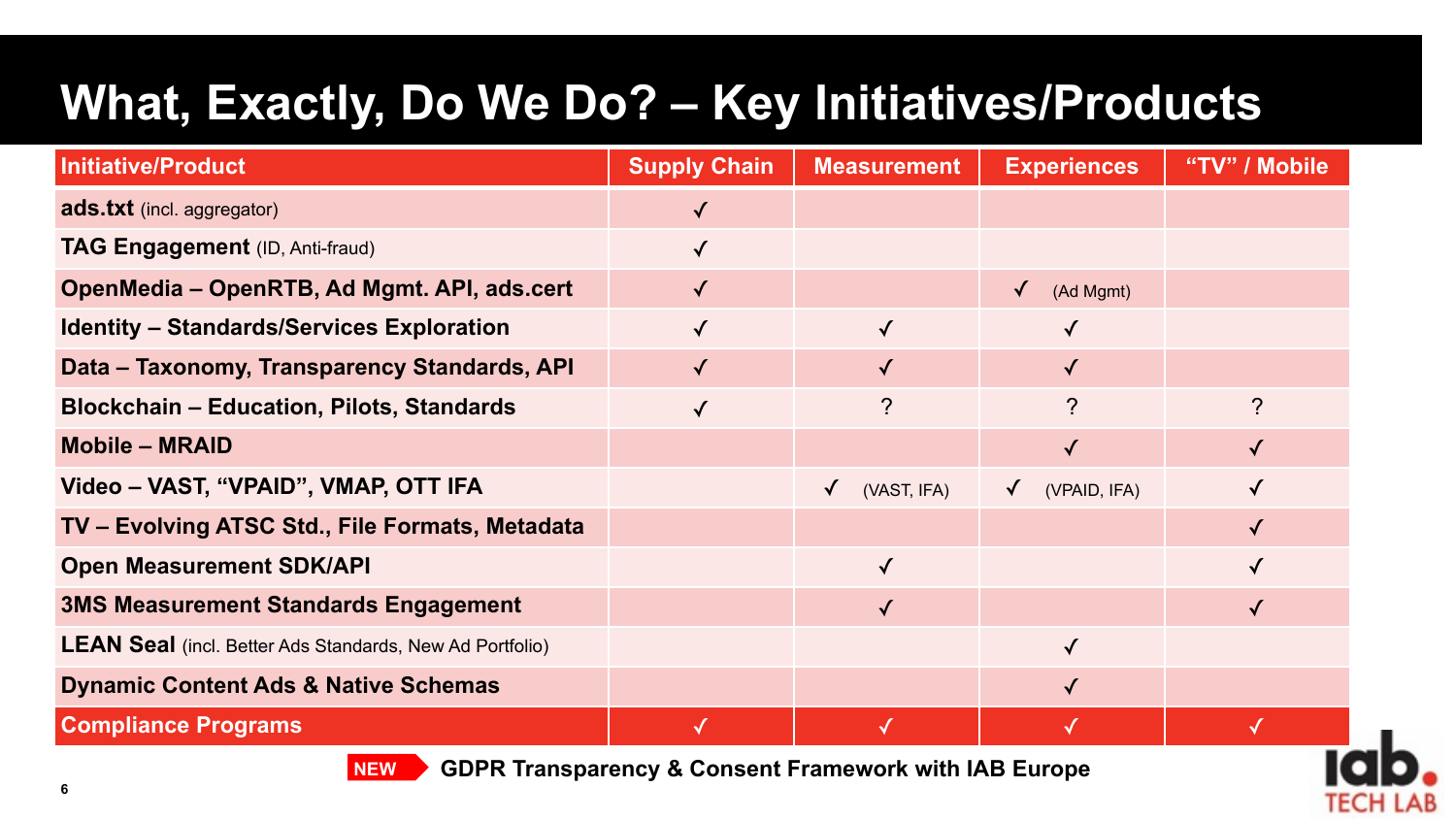# Working to Improve **the Supply Chain**

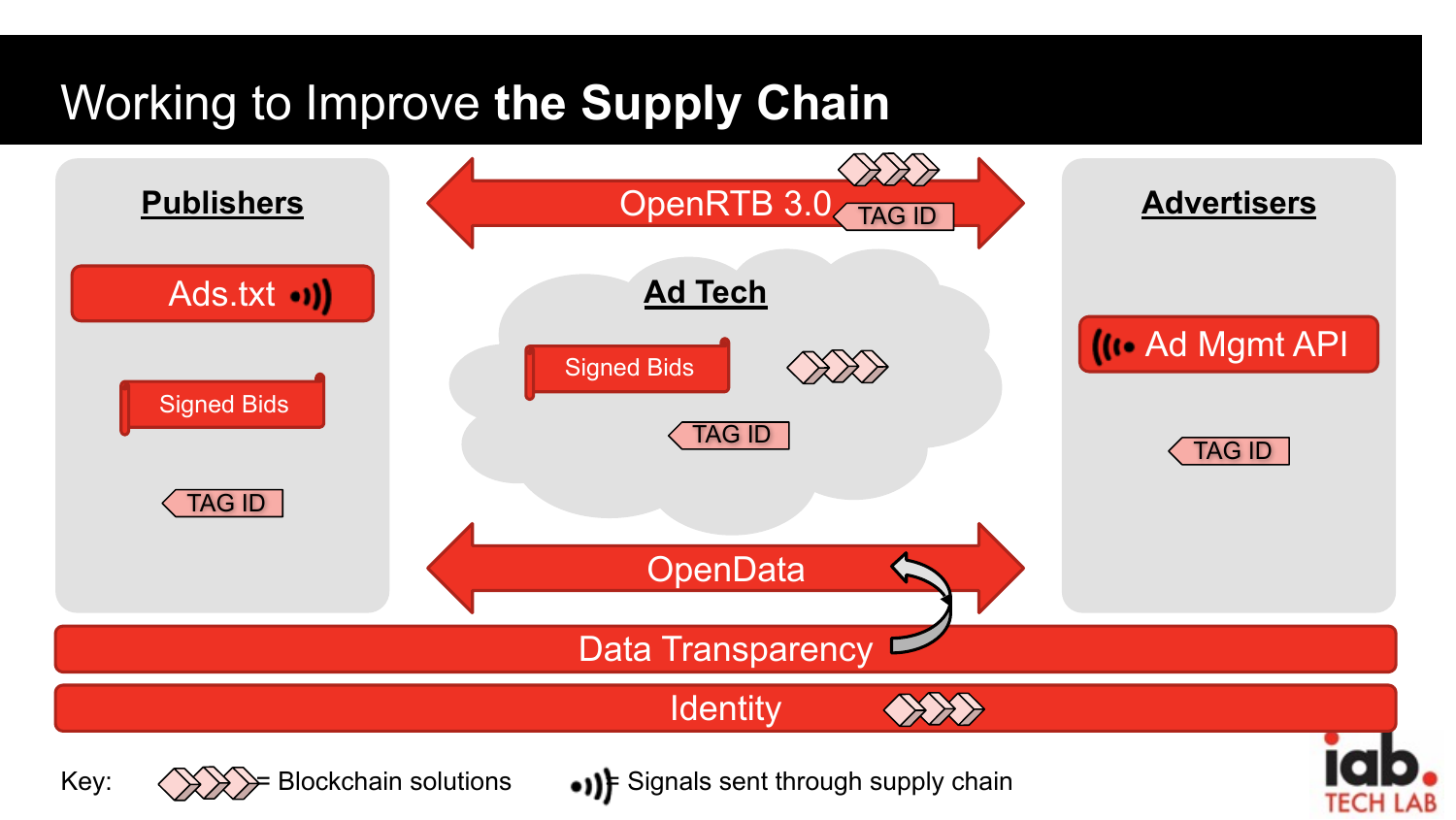# Working to Improve **Measurement**

### Updating

- **Impressions**
- **Viewability**

#### • **Modernizing Measurement Taskforce (MMTF)** Updates to existing measurement guidelines – e.g., impression definitions.

• **Making Measurement Make Sense (3MS)** Develop/Support new guidelines that enable cross-channel measurement.

### Integrating

- Fraud Filtering
- Open Measurement

### Innovating

• Audience Data & Identity

- **Trustworthy Accountability Group (TAG)** Evolve guidelines that address fraud and promote transparency in support of TAG goals.
- **Open Measurement**

Bring together measurement providers to enable single integration for publishers and flexibility for buyers.

• **Data Transparency and Identity Standards Working Groups** Establish common means of describing data and audience quality, best practices for cross-device mappings.

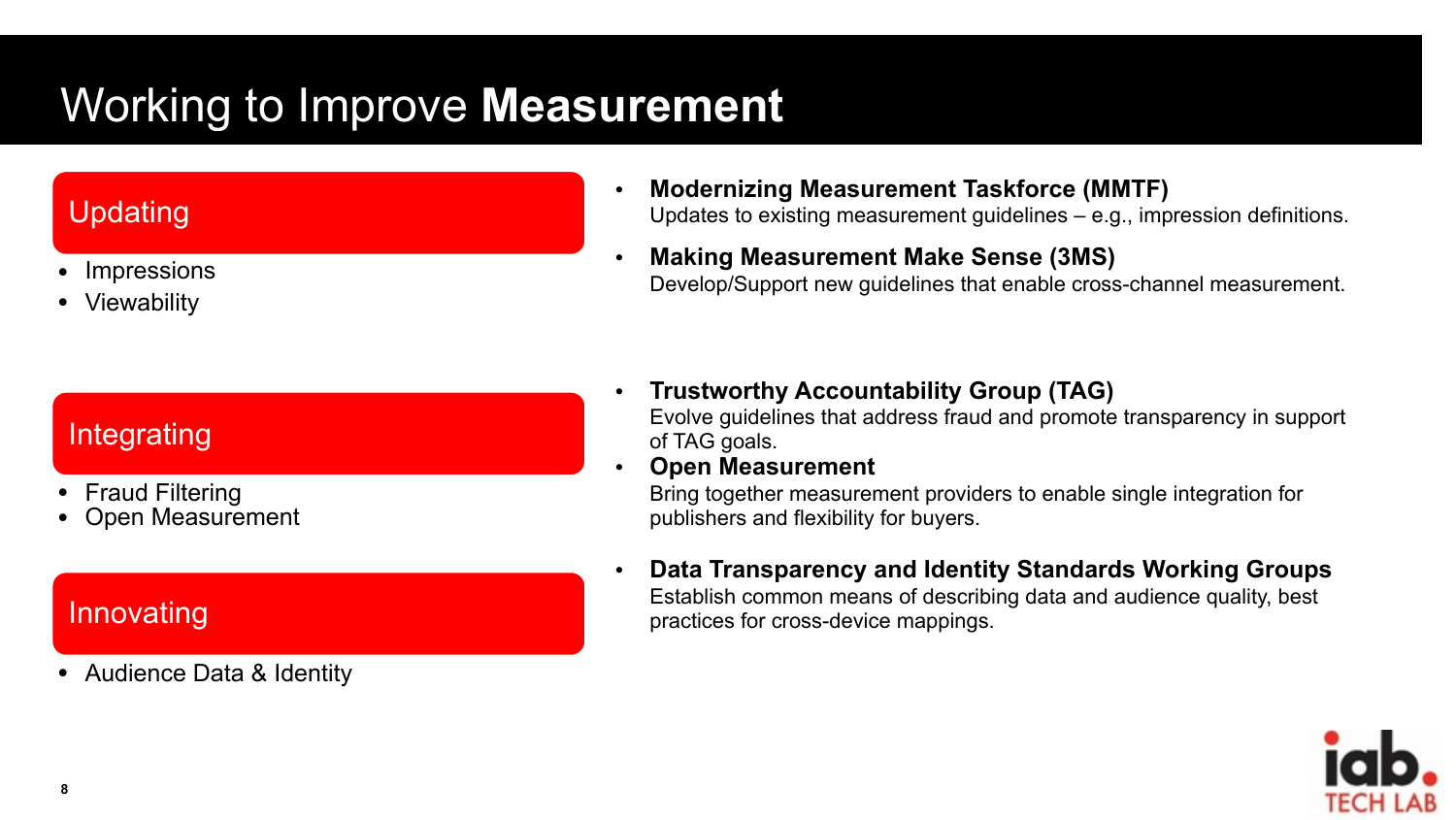# Working to Improve **Consumer Experience: LEAN**

# **L**ightweight

- New Ad Portfolio
- Dynamic
- Content Ads **New Ad Portfolio (IAB TL)**
- **Technical guidance for (L) Light** ad delivery, and format guidance for *the intrusive behavior for (N) Non-Intrusive behavior.*
- **Dynamic Content Ads (IAB TL)**

*Efficient communication of ad components aligns with (L) Light; context-appropriate delivery is expected to be (N) Non-Intrusive.* 

- **AMP (AMP)** *By design, a mobile-friendly, (L) Light delivery package.*
- **OpenRTB 3.0 (IAB TL)** *Emerging efforts for signed bids and other cryptography align with (E) Encrypted.*

• **DAA**

DAA

VAST

**Partnership with DAA ensures strong and uperful <b>(A) ad choices**<br>program for web and app *program for web and app.* 

**N**on-Intrusive

• Better Ad

Portfolio

• New Ad

**Standards** 

- Content Ads • **VAST & Interactivity (IAB TL)** *VAST transports in-unit disclosure about choice mechanism, aligning with (A) Ad Choices.*
- **Better Ad Standards (CBA)** *A focus on user experience to determine Intrusive and (N) Non-Intrusive formats.*



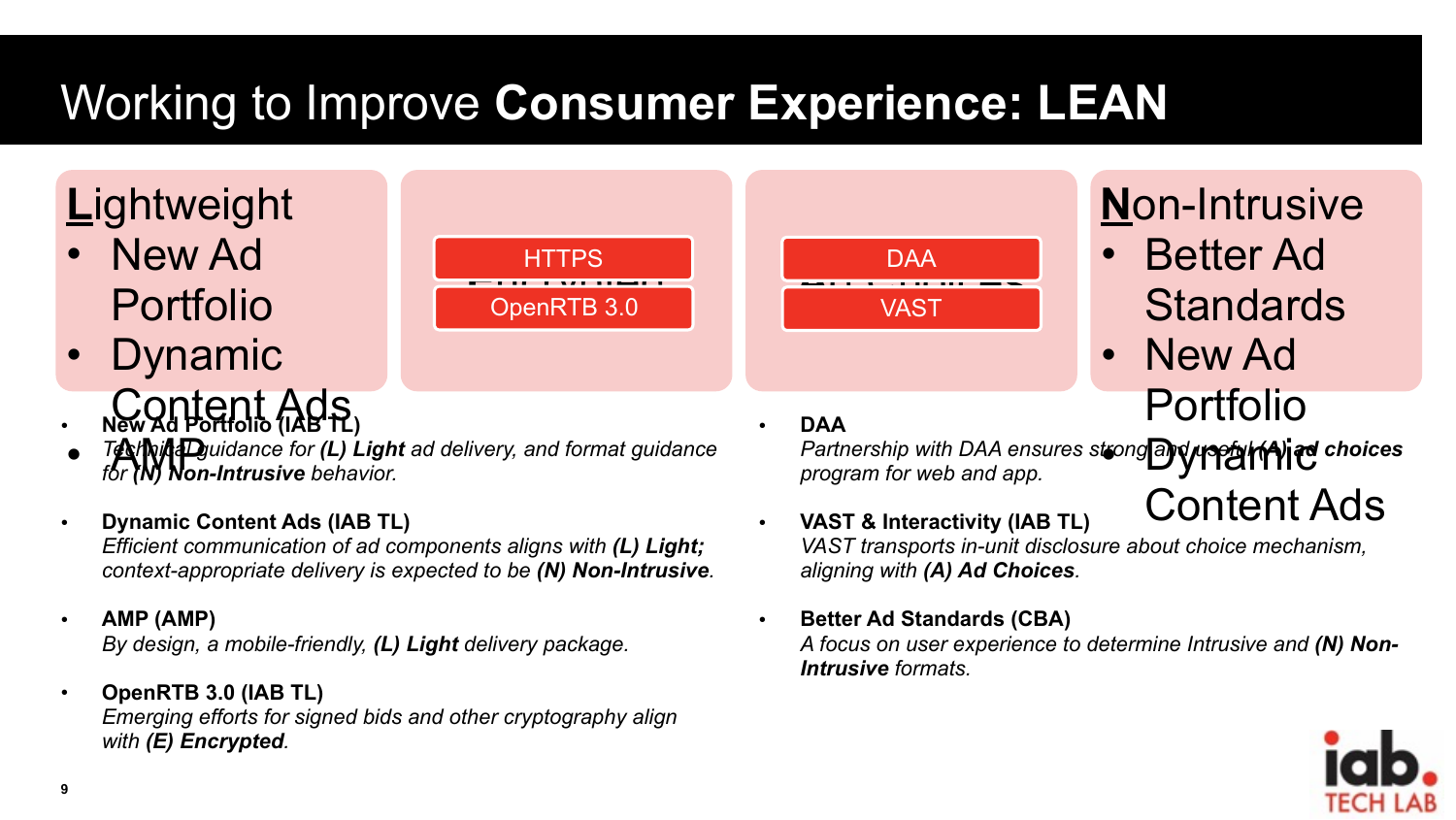### Working to Improve the **Video Channel**

#### **Simplifying standards: Streamlining across**  *Verification* VPAID 2 MRAID 2 VAST extension Open Measurement *Interactivity* VPAID 2 Custom SDKs MRAID/VPAID "VPAID-I" "VAST Interactive Templates" MRAID3 (out-stream) *Delivery* **VAST** tags **VPAID tags** Proprietary tag VAST 4 tags *Current Vision*

**\_\_** mobile in-app specific

**\_\_** browser (mobile & desktop) specific

# **digital & broadcast:**

- TV Convergence Task Force cross-industry collaboration
- Focus areas:
	- Common delivery file format
	- Standard Metadata (with Ad-ID)
	- ATSC partnership

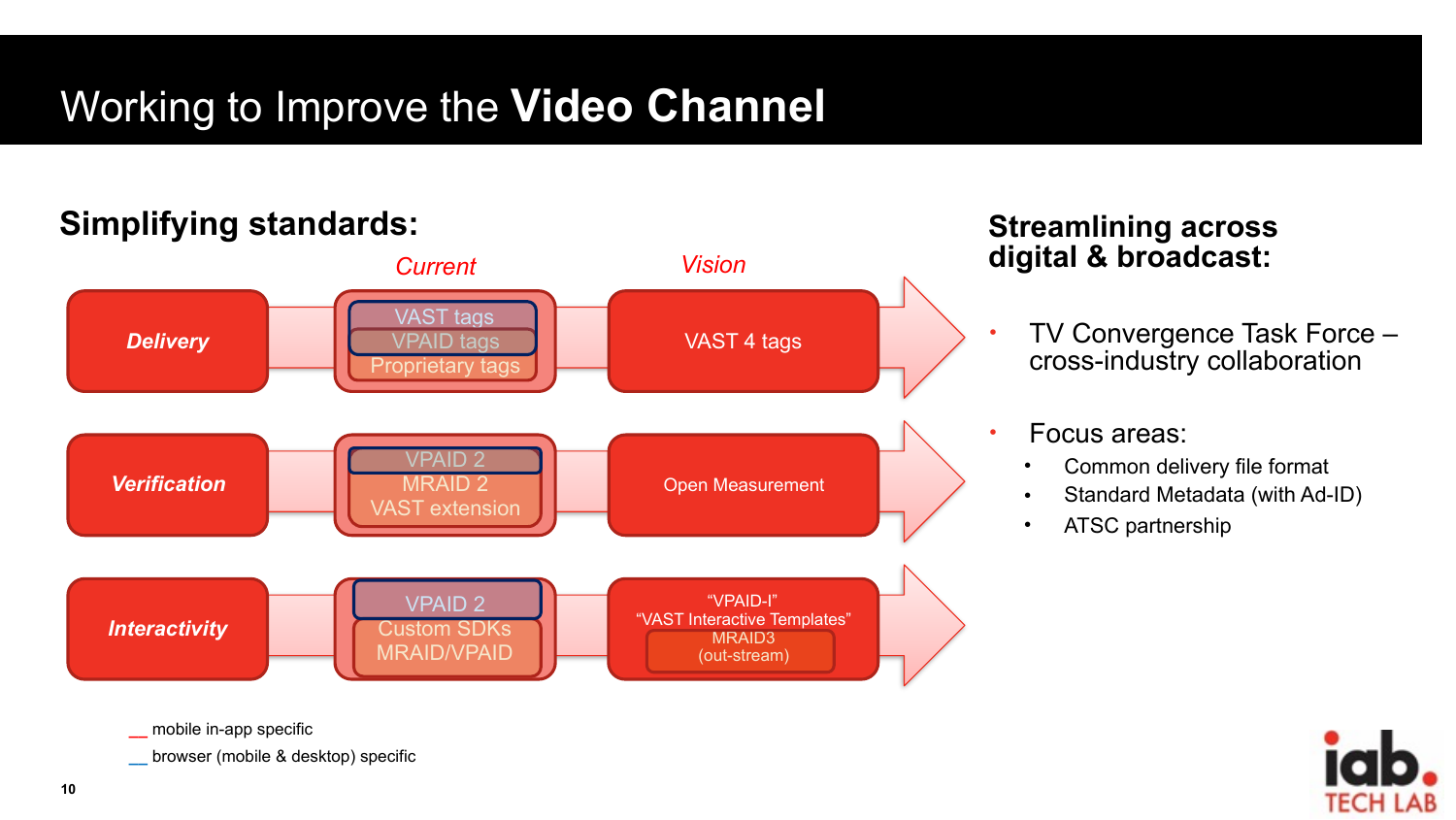# **What's Coming Soon? – Draft Roadmap**

| <b>Area</b>                      | Q1 2018                                                                                                                             | Q2 2018                                                                                                                                                                                                                                                                                                                                                         | Q3 2018                                                                                                                                                          |
|----------------------------------|-------------------------------------------------------------------------------------------------------------------------------------|-----------------------------------------------------------------------------------------------------------------------------------------------------------------------------------------------------------------------------------------------------------------------------------------------------------------------------------------------------------------|------------------------------------------------------------------------------------------------------------------------------------------------------------------|
| <b>Supply Chain</b>              | • OpenRTB GDPR Advisory<br>• GDPR Consent Framework<br>(public comment)<br>• Ads.txt Aggregator Beta<br>• DCIP (TAG) Internal Tools | • OpenRTB 3.0 Beta implementations<br>• OpenMedia (public comment)<br>• ads.txt/ads.cert mobile app support<br>• Ads.txt Aggregator GA<br>• Ad Product Taxonomy (comment)<br>• Audience Taxonomy<br>• Data Transparency Stds (comment)<br>• Identity Standards (comment)<br>• GDPR Framework (final)<br>• Blockchain Roadmap<br>• Blockchain Wiki & Tech Primer | • OpenRTB 3.0 Spec (final)<br>$\cdot$ ads.txt 1.x?<br>• Ad Product Taxonomy (final)<br>• Data Transparency Stds (final) & API v1<br>• Identity Standards (final) |
| <b>Measurement</b>               | • Open Measurement SDK<br>(v1.0 GA & API v1.0)*                                                                                     | • Open Measurement SDK (ongoing)*<br>• Open Measurement Web/JS (TBD)<br>• OpenVV (Video Viewability) HTML5<br>• Video Measurement Guidelines (final)*<br>• Audience-based Measurement tech reqs                                                                                                                                                                 | • Open Measurement (ongoing)*<br>• Click Measurement Guidelines                                                                                                  |
| <b>Experiences</b>               |                                                                                                                                     | • LEAN Seal incl Badge Server<br>• Seeking NAP adoption support                                                                                                                                                                                                                                                                                                 |                                                                                                                                                                  |
| <b>Channels</b><br>(Mobile & TV) | • OTT IFA/Device ID 1.0                                                                                                             | • VAST 4.1 (DAAST+fixes+verification)*<br>• VAST Validator<br>• ATSC 3.0 Ad Swapping PoC<br>• MRAID Ads SDK Tester app 1.1<br>• MRAID compliance ads                                                                                                                                                                                                            | $\cdot$ VAST 4.2<br>• "VPAID 3.0" (interactivity)<br>• VPAID Validator                                                                                           |

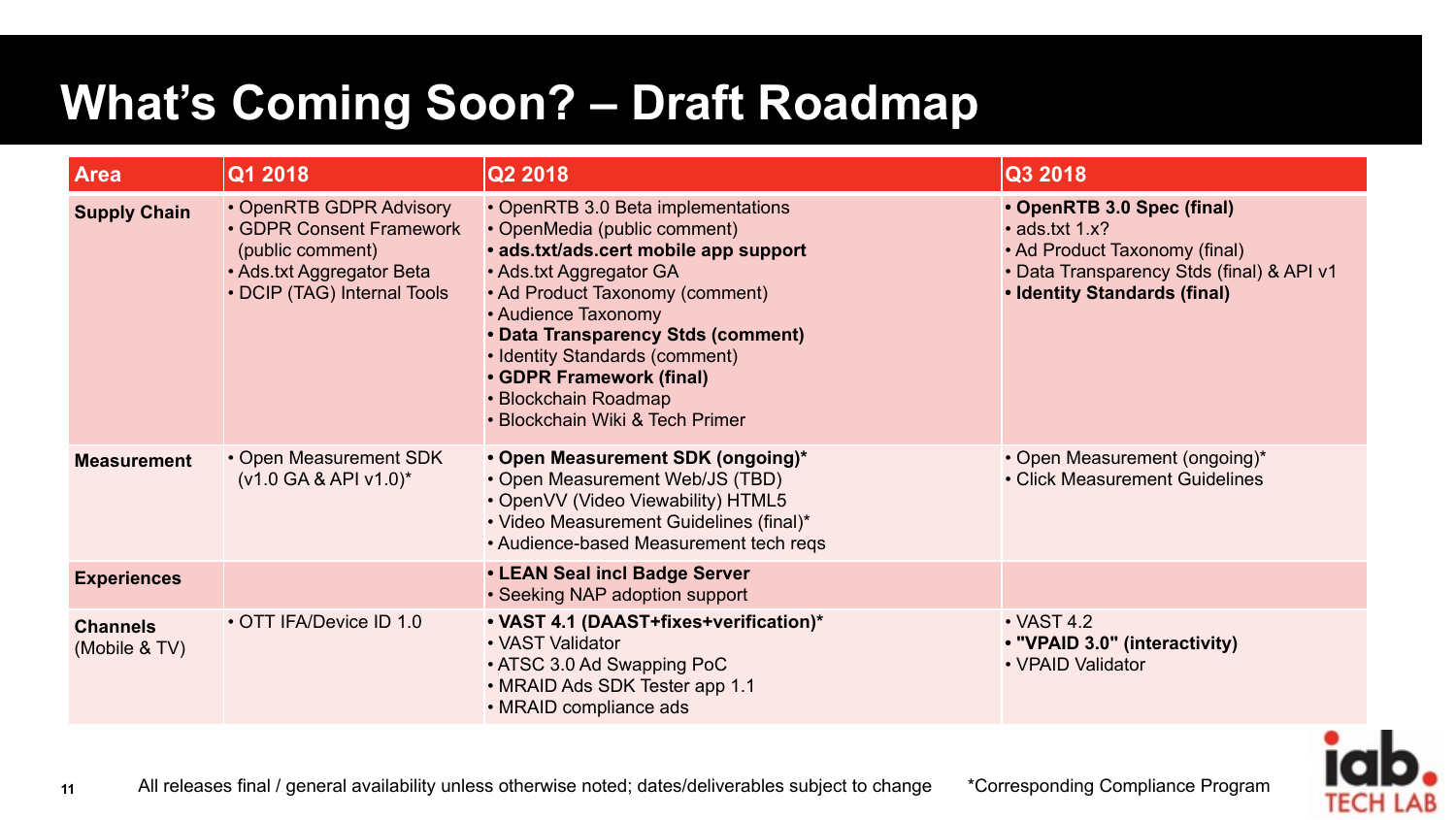# **How You Can Work with Us – Working Groups**

Our working groups are comprised of the industry's best engineering and product minds. They engage hands-on to develop standards and software to realize Tech Lab's mission and agreed strategies.

- Ad Product Portfolio
- Blockchain
- Data Transparency Standards
- Digital Video Technical Standards
- GDPR Technical Working Group
- Header Tag Task Force
- IAB Dynamic Content Ad Standards
- Identity Standards
- LEAN, DEAL & Experiences
- Mobile Rich Media Ad Interface Definitions
- Modernizing Measurement Task Force
- MRAID Ads SDK Tester
- Open Measurement
- OpenData Task Force
- **OpenDirect**
- OpenRTB Native
- OpenRTB
- OpenVV
- OTT Technical Working Group
- Podcast Technical Working Group
- SafeFrame Implementation
- Taxonomy and Mapping
- TV Convergence Technical Task Force
- Video Tools & Best Practices (sub-group of Digital Video Tech Standards)
- *+ Tech Lab Council (interest group open to all TL members)*

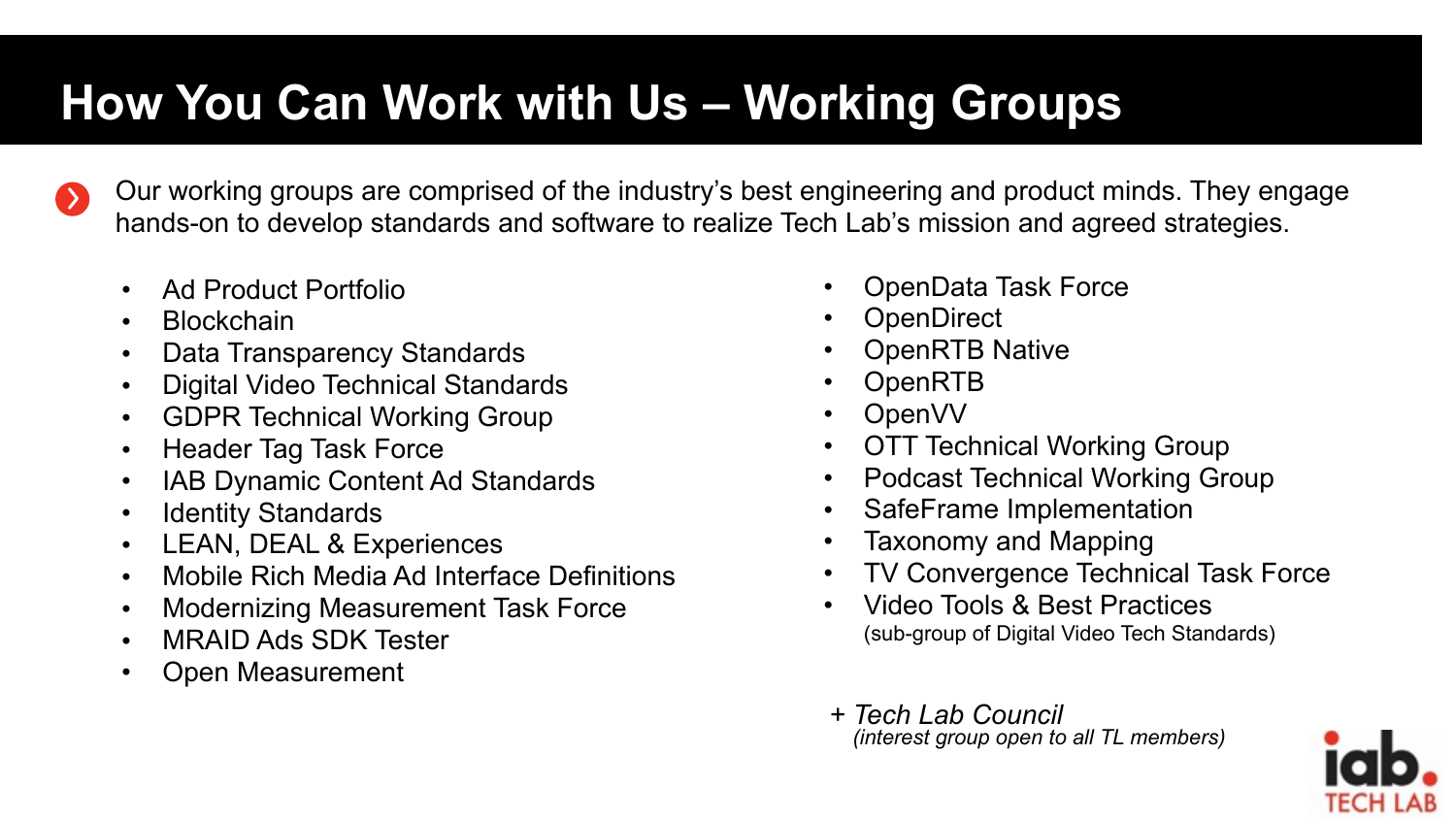# **We CAN Improve Our Industry Together. Please Join Us!**

### *Tech Lab membership means:*

- **Access to all working groups**
- **Awareness of what's being considered as next-generation standards**
- **Participation in development of specifications, protocols, tools**
- **Full access to code libraries and ability to contribute**
- **Getting to know industry peers customers, partners, competitors**
- **Technical training, seminars, and events**
- **Opportunity to improve and shape the digital media industry… and be recognized for it!**

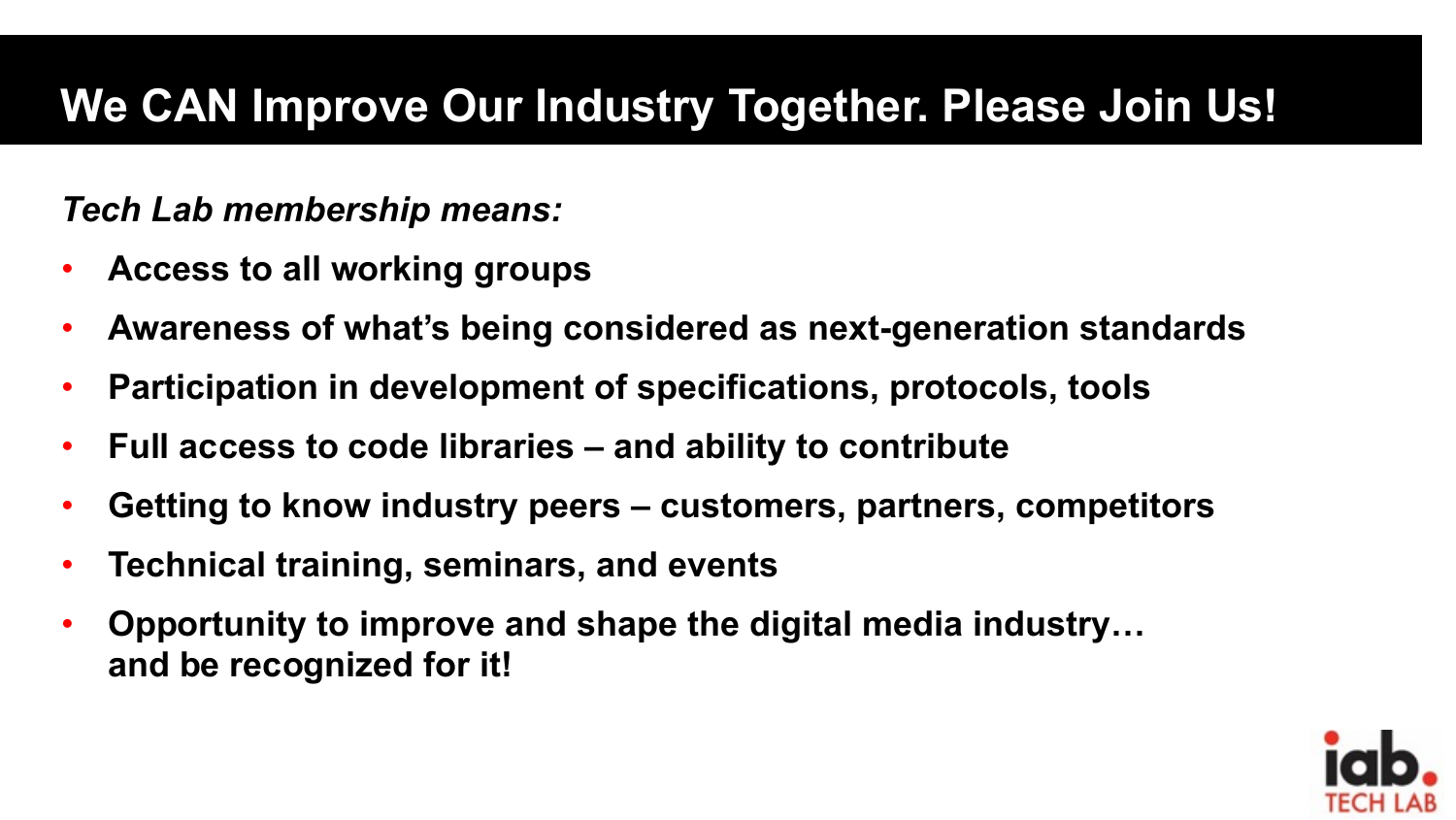# **Thank you!**

**dennis@iabtechlab.com**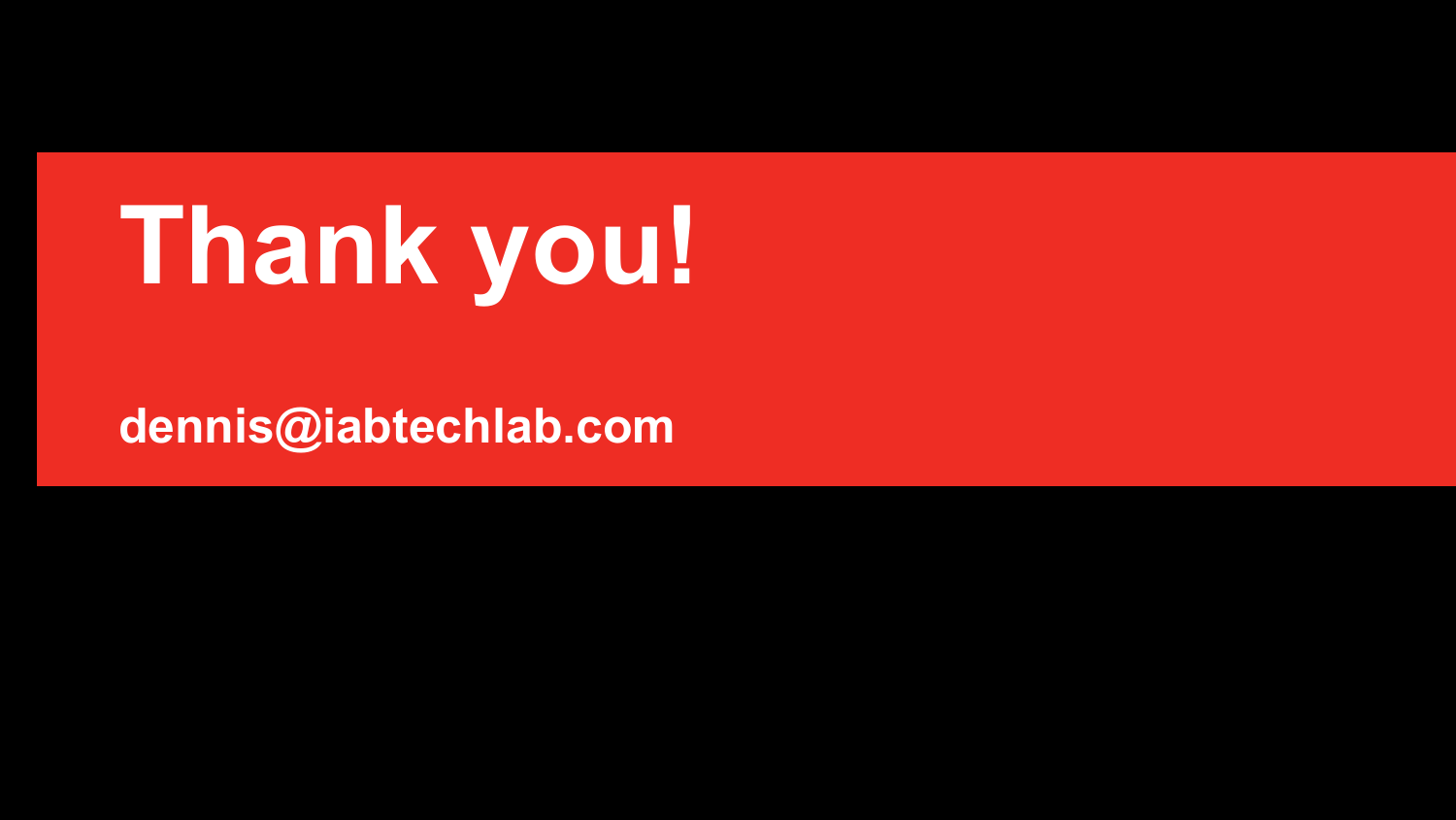# On-demand, anytime, anywhere consumption is here

**Creation and distribution** of content is being disrupted, lowering the cost of entry and enabling new, nontraditional players to compete.

Rapid, massive media and technology consolidation and partnerships will further blur the boundaries.

Data is playing a pivotal role in audience buying, targeting, and measurement for both traditional TV and digital video. New technologies like blockchain are also being explored to address key media supply chain issues.

to stay, blurring boundaries between TV and digital video.







### **Emerging Trends** Slide from Alexandra

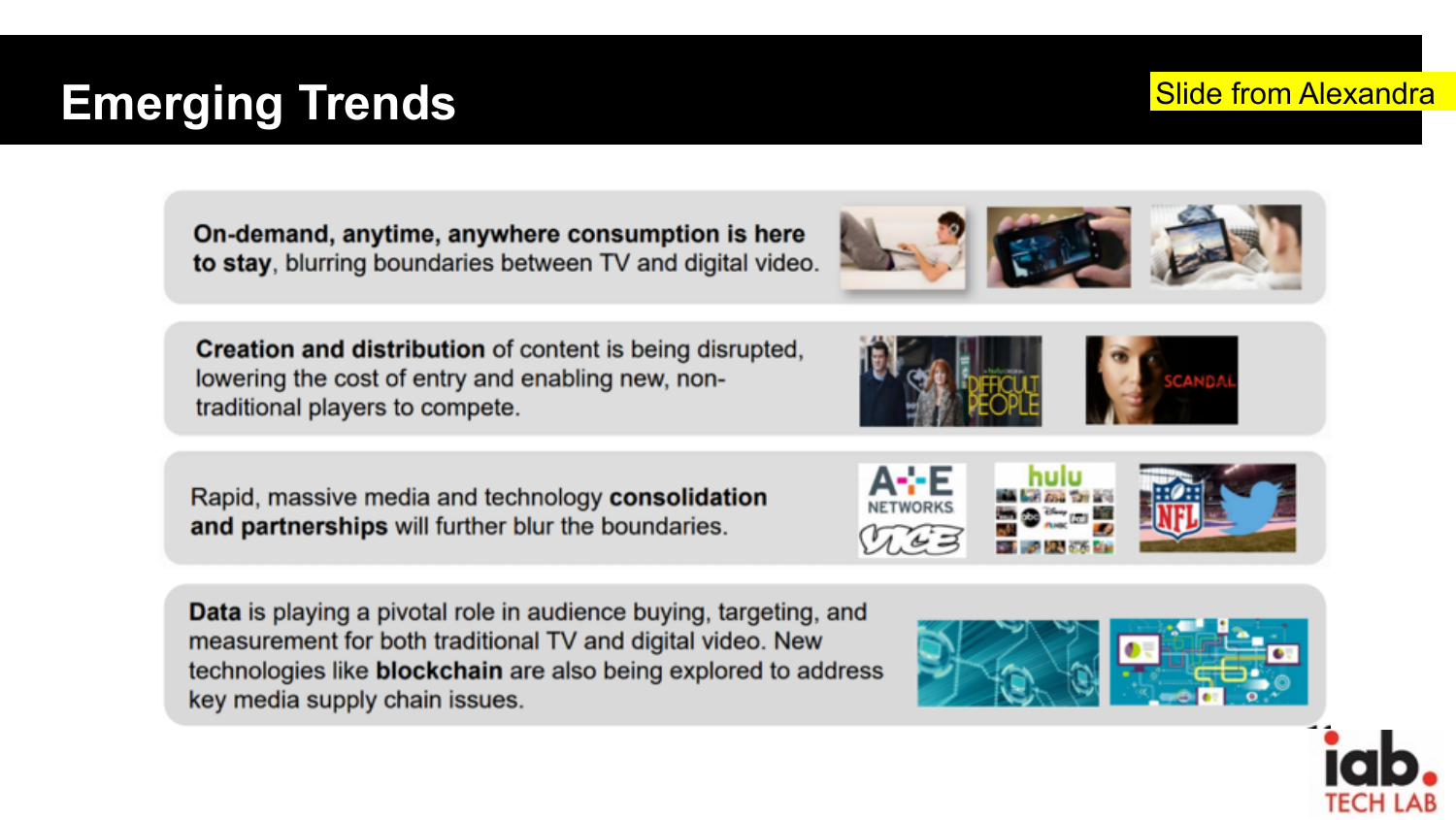# **2017 Progress**

**Building a transparent, safe, and effective digital supply chain for improved brand and consumer safety** 

Ads.txt **D**OpenRTB 3.0 Support for TAG Standards for Identity and Data **Blockchain Working Group** 

### **Enabling simpler and more consistent measurement**

**Open Measurement SDK Podcast Measurement Guidelines** Updated click and impression measurement **guidelines** 

### **Supporting improved user experiences, especially for video and native**

**D** IAB New Ad Portfolio **Dynamic Content Ad Standards DEAN Seal program** 

### **Standards and tools to facilitate automated processes and transactions, focused on mobile and "TV"**

- **MRAID 3.0 & MRAID Ads SDK Tester**
- **X VAST 4.0 and VAST Tag Validator**
- **Collaboration to evolve ATSC standards to** facilitate transition of TV to digital